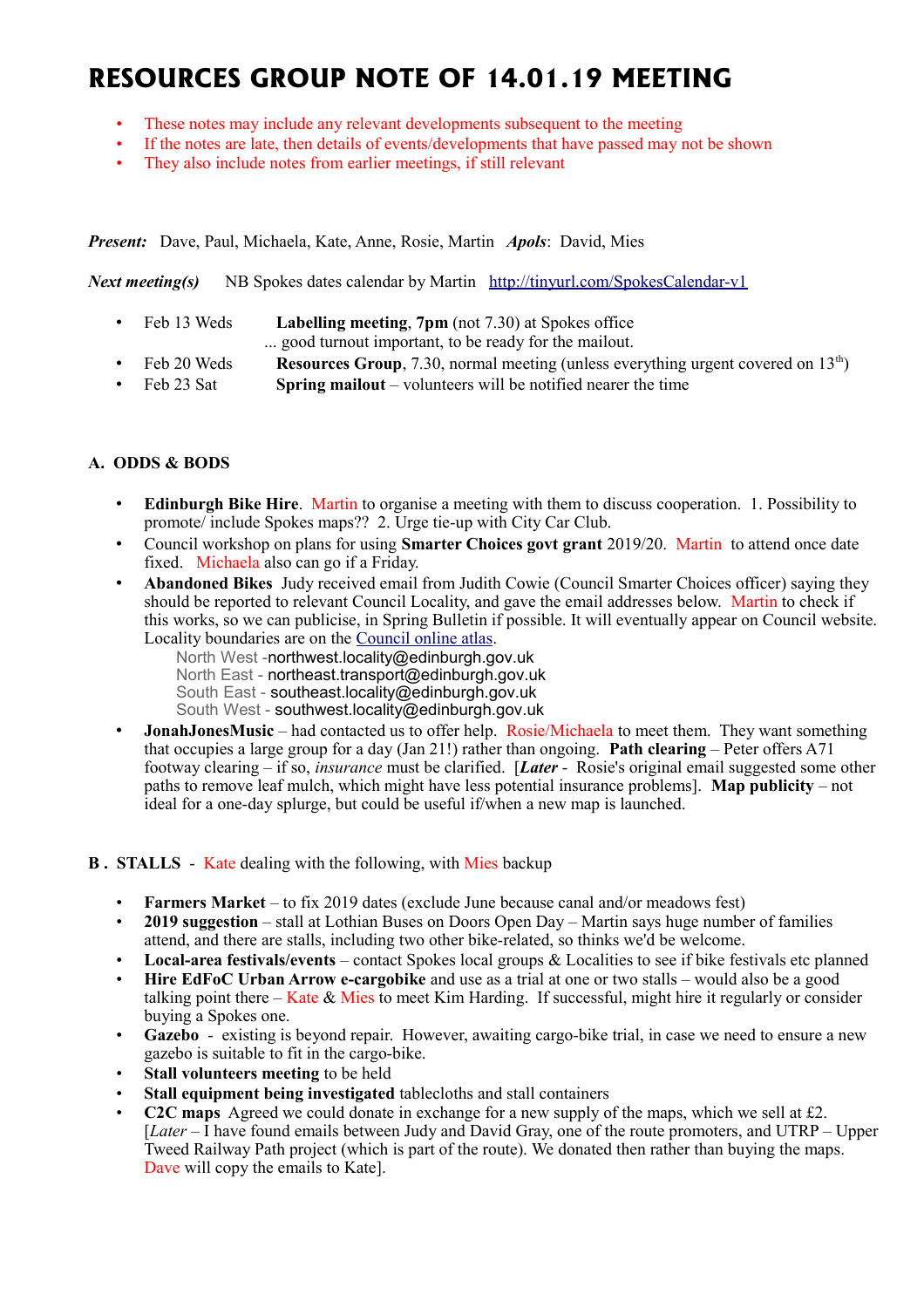## **C. OFFICE MATTERS** – Anne now taken over from Judy.

- **Factsheets** running very low on tenements and one of the family cycling f'sheets.
	- **Tenements**  this is first priority as in most demand at stalls. David Gardiner doing artwork, Kate has checked existing factsheet looking for updates/suggestions. Dave did suggested outline, referencing existing materials & suggestions from Goff/Judy/Martin. DG has done a very early draft – Dave to meet him to discuss main areas  $\&$  layout of content – anyone else welcome (possibly Kate and Goff)
	- **Family cycling** less urgent, so postpone till after tenements. May combine the 2 family factsheets.
	- **Why Ebike?** Now printed, and also formed centre supplement of Bulletin 132.
- **Keys** Mies obtaining new a set, now that Kate has the stall ones. Martin does not have keys Dave to ask Sandy if could hand over his, as we think not currently used.
- **Viking deliveries** (boxes of envelopes etc) 3 times a year cannot now go to Judy. Anne or Mies possible. [forgot to discuss the following 2 items at  $14.1.19$  meeting]
- **Tea/coffee** Someone needed to take over responsibility; Judy to ask Anne, Mies help or deputise
- **50th anniversary group photo** At last everyone in the photo is identified. Dave has done a numbered chart and correspondingly numbered photo, which could be mounted in a second frame next to Bryce main photo and its frame. The chart and numbered photo both designed to be the width of A4 in landscape. Judy to investigate framing (and/or ask Anne). Dave to tweak the chart layout slightly before it is printed.

## **D. SPOKES PUBLIC MEETINGS** [twitter hashtag #SpokesMtg] Organiser Martin.

- **2019** Weds 20 March **Climate, Transport & Cycling**. This is appropriate time as the Climate Bill will be in the Scottish Parliament at a useful stage. S*peakers...*
	- **Dave Gorman** [Head of Ed Uni Social Responsibility and Sustainability Dept) *A practical case what Ed Uni is doing*
	- **Claudia Beamish MSP** [Co-convener of Scot Parlimanent cross-party group on cycling etc, and Labour spokesperson on Climate] - *Parliamentary perspective*
	- **Caroline Rance** [FOE Climate Bill campaigner] *The Climate Bill and actions around it*
	- **Mike Elm** [2050 Climate Group board member] CTC *the young persons' perspective*
	- *Panel QA.- to introduce and chair the panel discussion, and sum up the meeting.*
	- **Elizabeth Bomberg** [Prof of Environmental Politics, Ed Uni]

Martin looking into premises - Ed Uni if possible, also checking on technology, refreshments, etc, etc.

• **Mid June** probable **City Centre Transformation** [during EdFoC] This is a very good time for this topic as the report of detailed concrete Transformation proposals will go to May Transport Cttee, so this is an ideal time to discuss and influence the outcome [preliminary proposals will go to the Feb Cttee, but Daisy says June would be much better than March for our meeting]. Possibly include update from Glasgow? Martin contacting Daisy to organise date – also to liase with Kim as this is during EdFoC.

#### • **Future ideas [next public mtg probably mid November]**

- **Cycling as city transport** (title?) speaker from Bike Share to say how it is going and get feedback; speaker from Council on their cargo-bike investigations/plans. Or possibly this could be in incorporated in the Transformation meeting: discuss with Daisy nearer the time, what would be useful.
- **Other Cities** Manchester, Chris Boardman? More on Glasgow?
- **Cycling & Health** (NB we had this topic in June 2016). New developments 1. Adrian Davis, new professor of transport & health at Napier (first in the world?) 2. Faculty of Public Health launches Scottish initiative on transport, with Transform Scotland.

## **E. OTHER SPOKES EVENTS**

- **EdFoC, June 6-16** Agreed to sponsor EdFoC as in last few years £500, in exchange for recognition in the programme and 900 copies of the programme for May mailout. Dave to liaise with Kim on this.
	- Call for events ... closing date to get in printed programme is Fri15 March. [What we did in 2018.](http://www.spokes.org.uk/2018/06/city-centre-transformation-and-edfoc/) *Definite* – public meeting (above) & bike breakfast; *Possible* – family cycle ride, Michaela to investigate, possibly with Martin and/or Stuart &/or Sciennes ride organiser. *Other ideas?*
- **Bike Breakfast** Kate to organise, with Mies backup. Council agreement & date need fixed soon.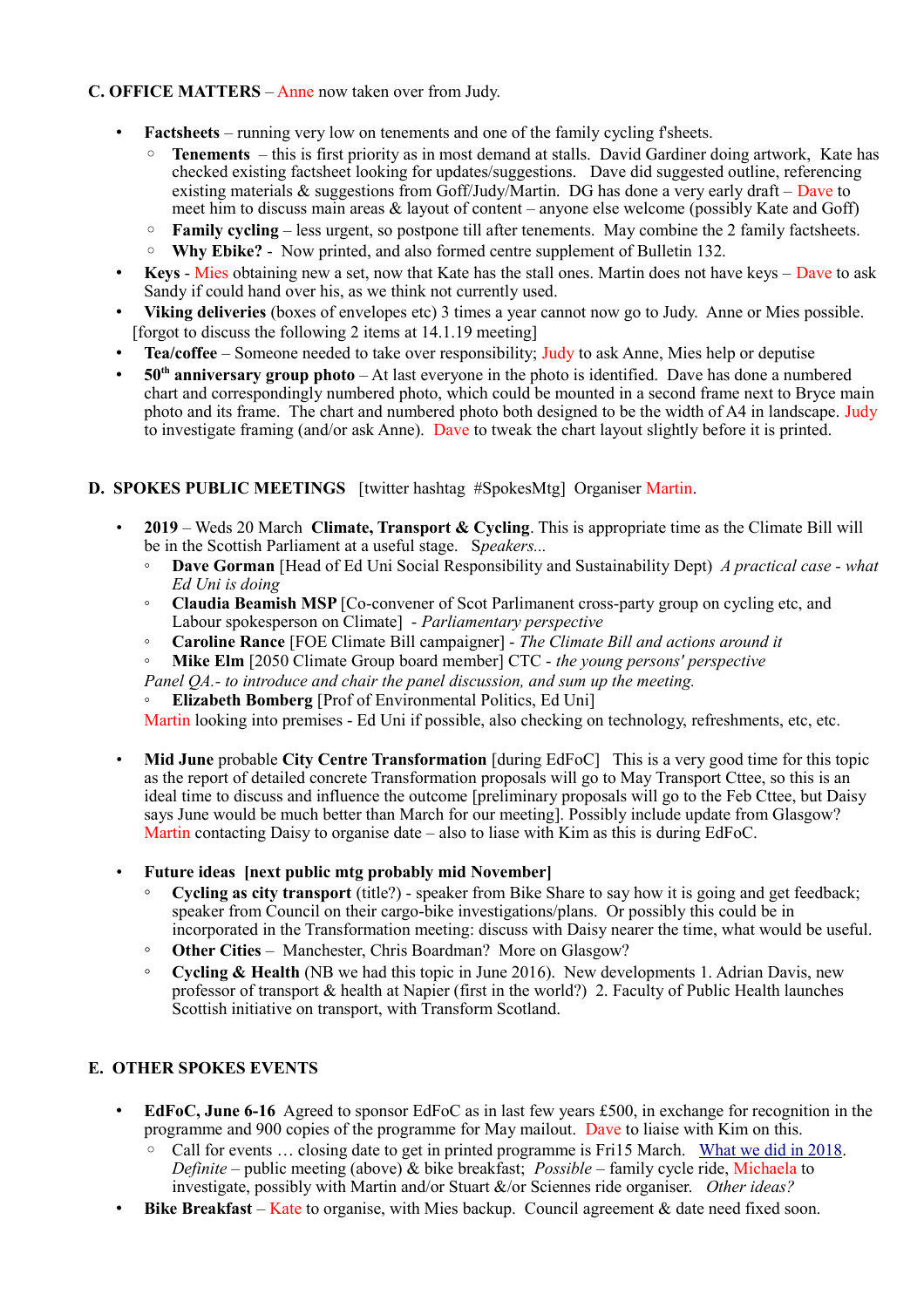## **F. FINANCE ISSUES**

- **Cargo-Bike project** Document outlining the conditions for our grants is on website.... [www.spokes.org.uk/documents/papers-documents/cargo-bikes.](http://www.spokes.org.uk/documents/papers-documents/cargo-bikes)
	- So far, 4 grants allocated  $-$  see above link.
	- Food-sharing coop launch cargo bike (with Spokes logo) Jan 19. Dave/Rosie going (others welcome)
	- We need a person, ideally from Resources Group, to be in charge of this project, initially to respond to queries, and finally to ensure that grantees follow the rules, e.g. photo(s), logo on bike and a brief report. It is not a great burden as we are receiving less that one application a month. At present this is done informally by Dave and Rosie but having someone to deal with this would help a lot.
- **Spokes cash surplus, possible uses** (noting that we do not have to use it unless genuinely a worthwhile use of the *cash* and does not require *time* which would be more valuable in other/ existing uses)...
	- **Cargo-bike policy** increase grant (would not use a great deal extra, on basis of applications so far)
	- **Maps** (H below) a central element of Spokes, but Tim (and David L??) now retired. Should we put more cash in, perhaps to support a coordinator, in addition to the usual costs of artwork/printing?
	- **Other groups** contact other voluntary groups such as Bikes for Refugees or Bike Stn, to see if they have ideas which are on hold due to lack of cash, and which we feel worth supporting
	- **Communications/publicity** developments
	- **Supermarkets** (L below) offer a small sum towards a pilot bike parking project
	- **Website redesign** Rosie to prepare draft proposal for Resources Group to comment, with a view to including in a circular to all members. Needs to be easily maintainable by Spokes and to preserve existing material and links (many documents have links to the site, as does Edinburgh Council).

## **G. SPOKES LOCAL GROUPS**

• **Spokes Local Groups** Dave has updated the draft page on this, based on Resources comments, now circulated for comment to PB & South Ed potential local groups.

#### **H. SPOKES MAPS** [various Dave actions here postponed due to campaigning priorities]

- **Map Group** meeting needed, especially in view of Midlothian map (below). Some sort of restructuring may be needed, with Tim (& David L?) retiring. David G may be interested in the artwork, but still need coordination for any new maps. See also F above.
- **Edinburgh** (2016) Future big problems about what base map to use. Joe said Ed Uni social history map (MESH) may be an option – Joe contacted David Langworth of maps group. Also, former spokes member Nick McWilliam, OpenStreets specialist, keen to discuss if that can be used as base.
- **Midlothian** (2015) Now our oldest map, and only map on traditional paper. Are stocks running low in the maps store? Someone to check – Anne?
- **Glasgow 3rd edition** (2016) developed by Spokes & Go-Bike, 12500 copies paid for by council, free (on ordinary paper) from Glasgow Council, but now exhausted. Mies spoke to Glasgow Transport convenor, Cllr Anna Richardson, who would like new edition. Informal discussion held at public meeting – David Gardiner potentially interested in coordinating. Ian says the map side is held by XYZ who could easily update it, and David would do front side. Ian to draw up draft letter to Cllr Richardson suggesting meeting with her, David and anyone else relevant (+ someone from GoBike – Ian suggests Andy Preece)
- **Shops sales initiative** Paul had suggested we write to all bike shops not stocking it, with free sample map and order form. Maps group agreed. Also Dave had asked our mailout delivery volunteers to ask at shops when dropping in the envelopes  $-2$  or 3 shops stocked as a result of this.
- **Surplus old maps** Surplus in **map store** now largely distributed. Surplus in **office** Dave to contact schools via council contacts (each council) and/or tweeting.
- **Maps history**. Now have archive copies at least one of all Edinburgh and Lothians maps. Martin scanned all covers. Ian and Tim producing documents on map history, Dave to add pictures then go to website.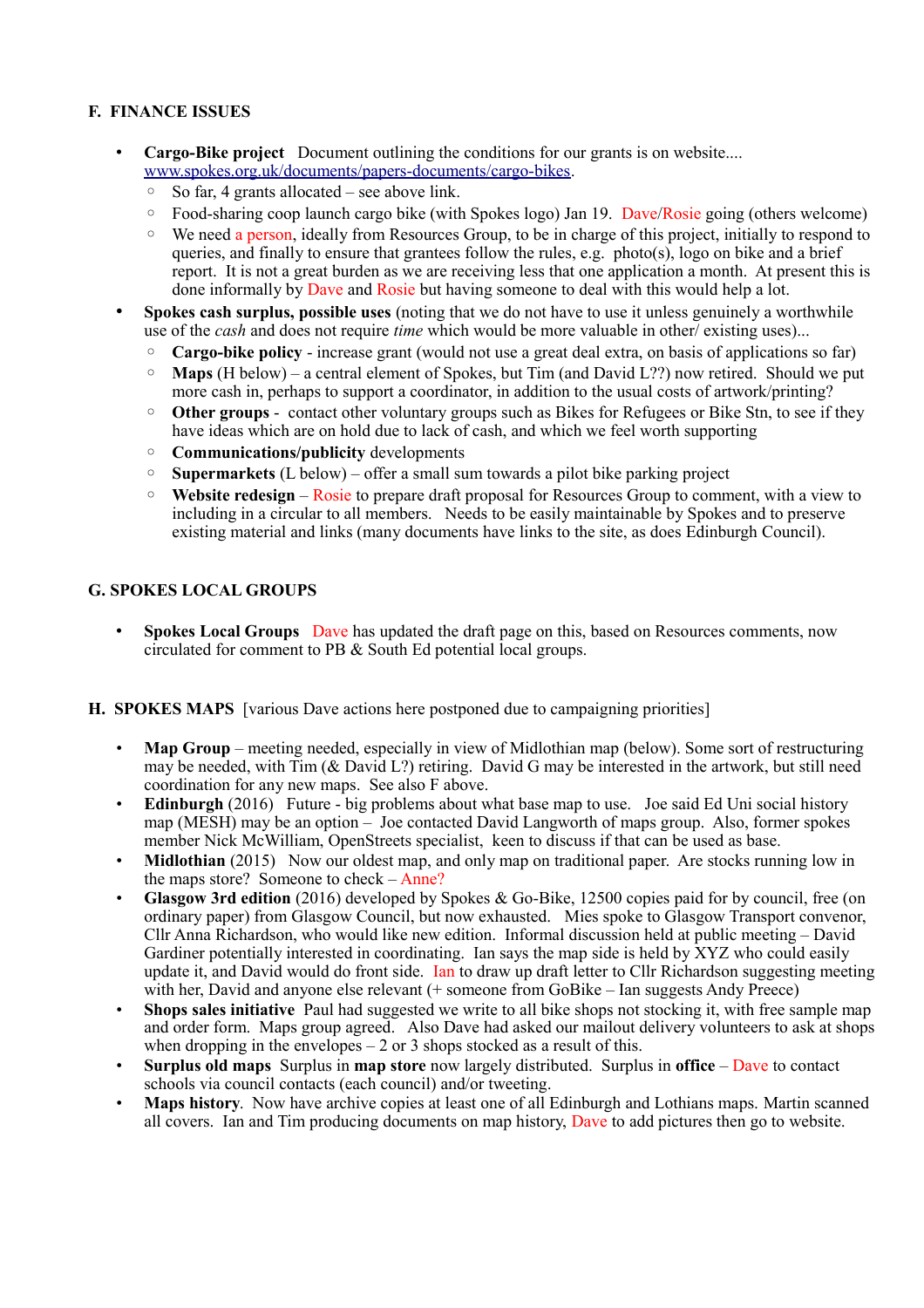## **J. TRAFFIC COUNTS**

- Next count mid-May, to be organised by Barbara as usual.
- Possible one-off Princes St/ George St count, to help in our comments on CCWEL and Transformation. Barbara happy to help organising volunteers and working on the details if/when Planning Gp goes ahead. Martin to initiate with Barbara if/when this goes ahead.

# **K. COMPETITIONS**

- **2017 'Low Cost Improvement'** Cllr Chas Booth motion instructs Edinburgh Council Locality officers to consider list – report expected at Feb 2019 Transport Cttee.
- **2019 ideas** [previous comps at [spokes.org.uk/documents/odds-and-ends-may-be-exciting/competitions\]](http://www.spokes.org.uk/documents/odds-and-ends-may-be-exciting/competitions/) Only agreed idea so far is below (suggested by Cllr Scott Arthur at our 2018 judging). If anyone else has suggestions, please email the group, as decision needed before our next meeting.
	- *How I was inspired to start using a bike or how did I inspire someone else to start.*  (Snappier title - *Cycling Inspiration!)*

# **L. SHOPS / SUPERMARKETS PROJECT**

- **Project documents** all at [spokes.org.uk](http://spokes.org.uk/) : documents : spokes projects : supermarkets or click here [www.spokes.org.uk/documents/papers-documents/supermarkets-project.](http://www.spokes.org.uk/documents/papers-documents/supermarkets-project) Email address [shopsproject@spokes.org.uk](mailto:shopsproject@spokes.org.uk) goes to Michaela and Dave.
- **Visiting local managers?**
	- Letter from new member Albert Cabellero with photos of wheel twisters at 2 supermarkets Michaela has written to him re consider joint visit to managers.
	- Planning Group also interested in this topic and concerned over examples at Piershill and ??? Possible joint visit to managers – Martin to liaise with Planning Group and Michaela.
- **Contacting supermarkets at regional or wider level?**
	- Contact regional property and/or sustainability managers, with the factsheet, suggesting they undertake a regional initiative. Possibly offer a cash sum towards a joint pilot project on the condition that it is a pilot and will roll out across the region if successful. Michaela? Tesco have signed up to WWF climate/ sustainability initiative – Dave to try and get email address of their sustainability manager.

## **M. MOTORIST AWARENESS CAMPAIGNS**

- **Bike Alert Video & leaflet** at [www.spokes.org.uk/videos.](http://www.spokes.org.uk/videos) Leaflet taken to driving schools etc, and supplied 15,000 to PC Dominic Doyle for the #OpClosePass Scotland rollout.
- **Young Driver events**. Good pool of helpers from past events; also useful interaction/ contacts with police, bus, tram staff. However, stall not productive – better just to hand out the leaflets and do a presentation.
	- 2018 Edinburgh problem Martin had arranged speakers, but told on the morning that no Spokes speaking, only video. Martin to write to senior level in Council about reasoning.
- **Poor driving by East Lothian Buses** (and other buses recently taken over by Lothian Buses). Have the drivers been given the standard Lothian Buses cycle awareness training? Martin to contact them.

## **N. 40TH ANNIVERSARY – 2017** Twitter hashtag #Spokes40 Materials online [here.](http://www.spokes.org.uk/documents/odds-and-ends-may-be-exciting/spokes-history/)

- **Council reception photo** Bryce has printed the 'school photo' of all those present, using long-life ink and paper, which we hope to frame and hang on office wall. Everyone on photo now identified. See [**C]** above re framing.
- **Spokes40 exhibition** too old to offer around any more but Mies will respond to remaining requests, including Fountainbridge Library.